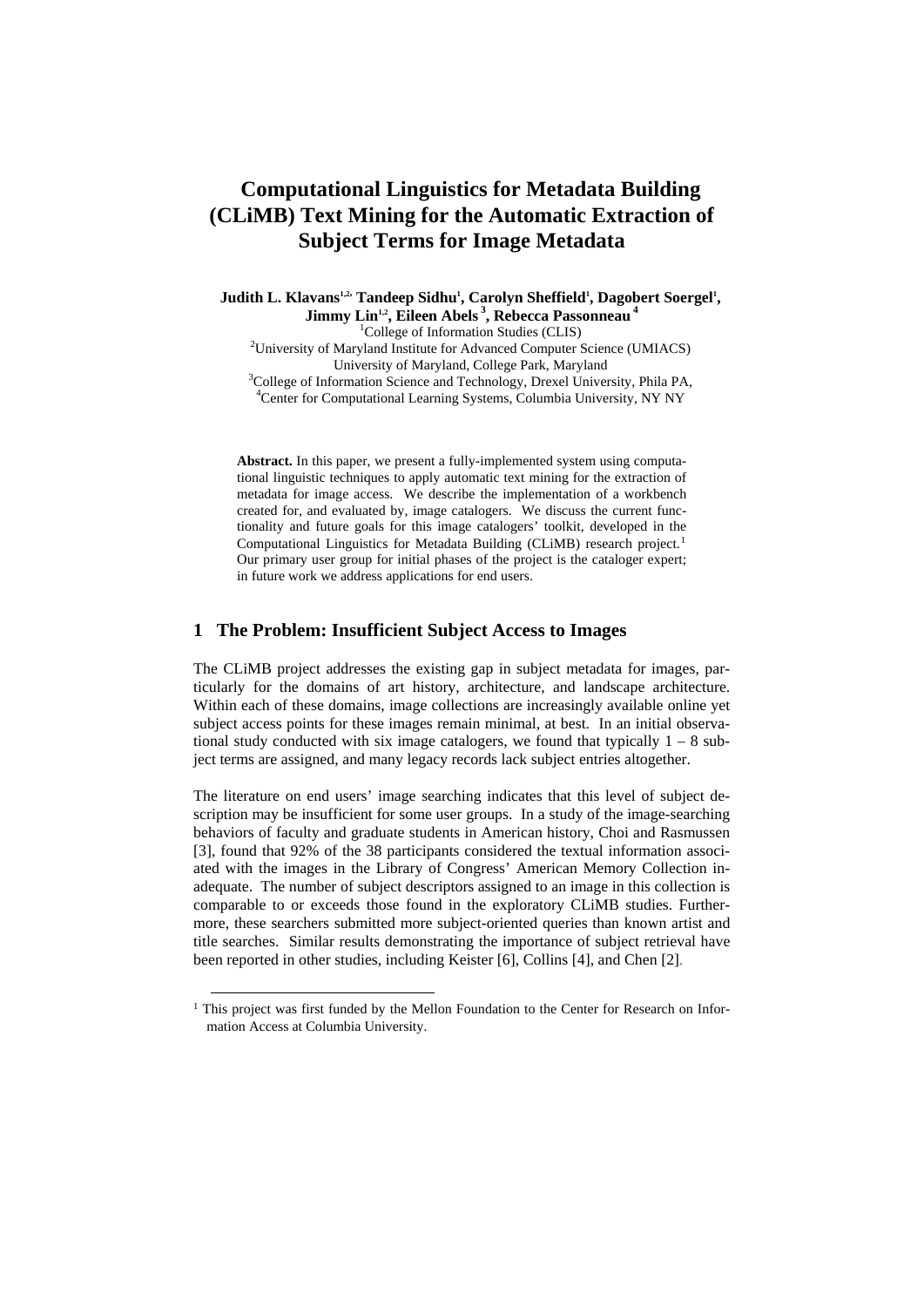#### **2 Solutions**

The CLiMB project was initiated to address the subject metadata gap under the hypothesis that automatic and semi-automatic techniques may enable the identification, extraction and thesaural linking of subject terms. The CLiMB Toolkit processes text associated with an image through Natural Language Processing (NLP), categorization using Machine Learning (ML), and disambiguation technologies to identify, filter, and normalize high-quality subject descriptors. Like Pastra et al. [10] we use NLP techniques and domain-specific ontologies, although our focus is on associated texts such as art historical surveys or curatorial essays rather than captions.

For this project, we use the standard Cataloging Cultural Objects (CCO) definition of subject metadata<sup>[2](#page-1-0)</sup>. According to this definition, the subject element of an image catalog record should include terms which provide "an identification, description, or interpretation of what is depicted in and by a work or image." The CCO guidelines also incorporate instructions on analyzing images based on the work of Shatford-Layne (formerly Shatford). Shatford [12], building on Panofsky [8], proposed a method for identifying image attributes, which includes analysis of the generic and specific events, objects, and names that a picture is "of" and the more abstract symbols and moods that a picture is "about". Panofsky describes the pre-iconographic, iconographic, and iconologic levels of meaning found in Renaissance art images. Shatford's generic and specific levels correspond to Panofsky's pre-iconographic and iconographic levels, respectively, and encompass the more objective and straightforward subject matter depicted in an image. The iconologic level (Shatford's about) addresses the more symbolic, interpretive, subjective meanings of an image. To aid user access, catalogers are encouraged to consider both general and specific terms for describing the objective content of an image as well as to include the more subjective iconologic, symbolic, or interpretive meanings. Iconologic terms may be the most difficult for catalogers to assign but occur often in texts describing images.

## **3 Preparatory Studies of Cataloging**

In order to get a better sense of the cataloging process and to inform our system design, we conducted studies on the process of subject term selection by image catalogers. Our goal was to collect data on the process as a whole in order to improve both our system function (either through rules or statistical methods) and our system functionality (i.e. how to incorporate our results into an existing workflow and how to perhaps replace a portion of the workflow with automatic techniques). In this section, we discuss two of these formative studies.

The first study was designed to identify the types of subject terms a cataloger may assign to a given image. Identifying these expert term assignments will help guide

<span id="page-1-0"></span> <sup>2</sup> [http://vraweb.org/ccoweb/cco/parttwo\\_chapter6.html.](http://vraweb.org/ccoweb/cco/parttwo_chapter6.html)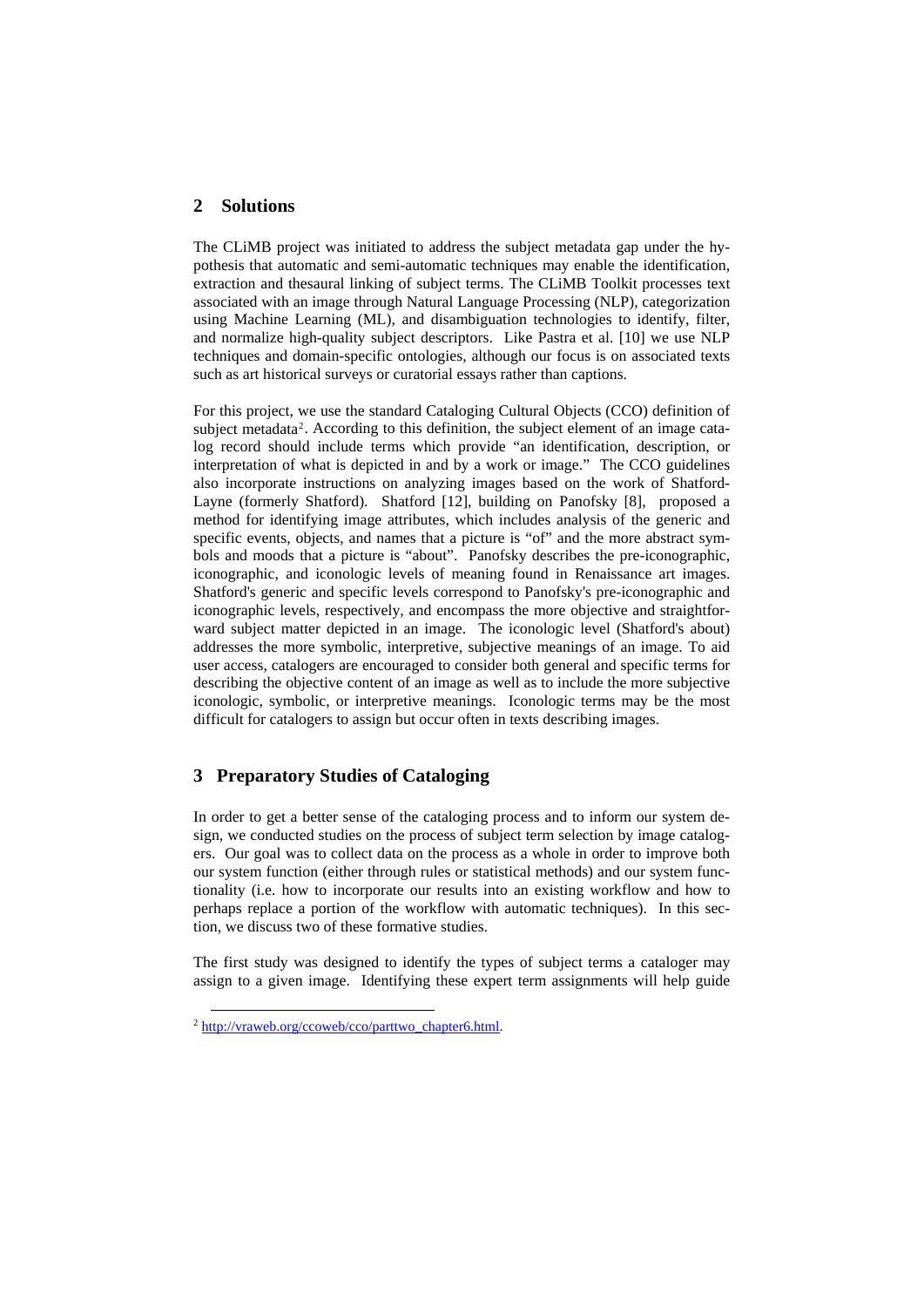the development of heuristic rules for automatically identifying high-quality descriptor candidates and filtering out term types which are rarely assigned manually. Participants were given four stimuli:

- 1) a hypothetical query for an image;
- 2) an image;
- 3) another image—this time with associated text; and
- 4) an image paired with a list of CLiMB-extracted terms.

 For the first two stimuli, catalogers were asked to generate subject terms. For the third and fourth stimuli, catalogers were asked to select terms from the associated text or list of terms. We selected four image/text pairs from the National Gallery of Art Collection. To control for varying textual content which may occur with different image types, we chose one landscape, one portrait, one still life, and one iconographic image; we employed a Latin Square design. Twenty image catalogers recruited through the Visual Resource Association participated in the study. Through a combined quantitative and qualitative approach, we analyzed

- $\blacksquare$  the number of terms assigned per task,
- the types of terms assigned, and
- the level of agreement between catalogers in terms used for the same concept (to be discussed in a future publication).

| Terms assigned for landscape image, Task 2                                                  | Category        |
|---------------------------------------------------------------------------------------------|-----------------|
| Gauguin                                                                                     | artist name     |
| pea green                                                                                   | Color           |
| Orange                                                                                      | Color           |
| black and white                                                                             | Color           |
| $Cow(s) / \text{dairy cows} / \text{cattle}$                                                | Figures/Objects |
| stacks of hay / mounds of hay/ bales / hay                                                  | Figures/Objects |
| Crops                                                                                       | Figures/Objects |
| Herding                                                                                     | Figures/Objects |
| woman herding                                                                               | Figures/Objects |
| capped woman                                                                                | Figures/Objects |
| Poppies                                                                                     | Figures/Objects |
| Rocks                                                                                       | Figures/Objects |
| white dress                                                                                 | Figures/Objects |
| $19th$ Century                                                                              | Period          |
| fields/vegetable field                                                                      | Place           |
| France                                                                                      | Place           |
| <b>Brittany</b>                                                                             | Place           |
| Dutch landscape/Dutch countryside; paintings<br>and landscapes / paintings and countrysides | Type            |
| sea/seascape or canal                                                                       | Type            |

**Table 1: Distribution of term assignments by category.**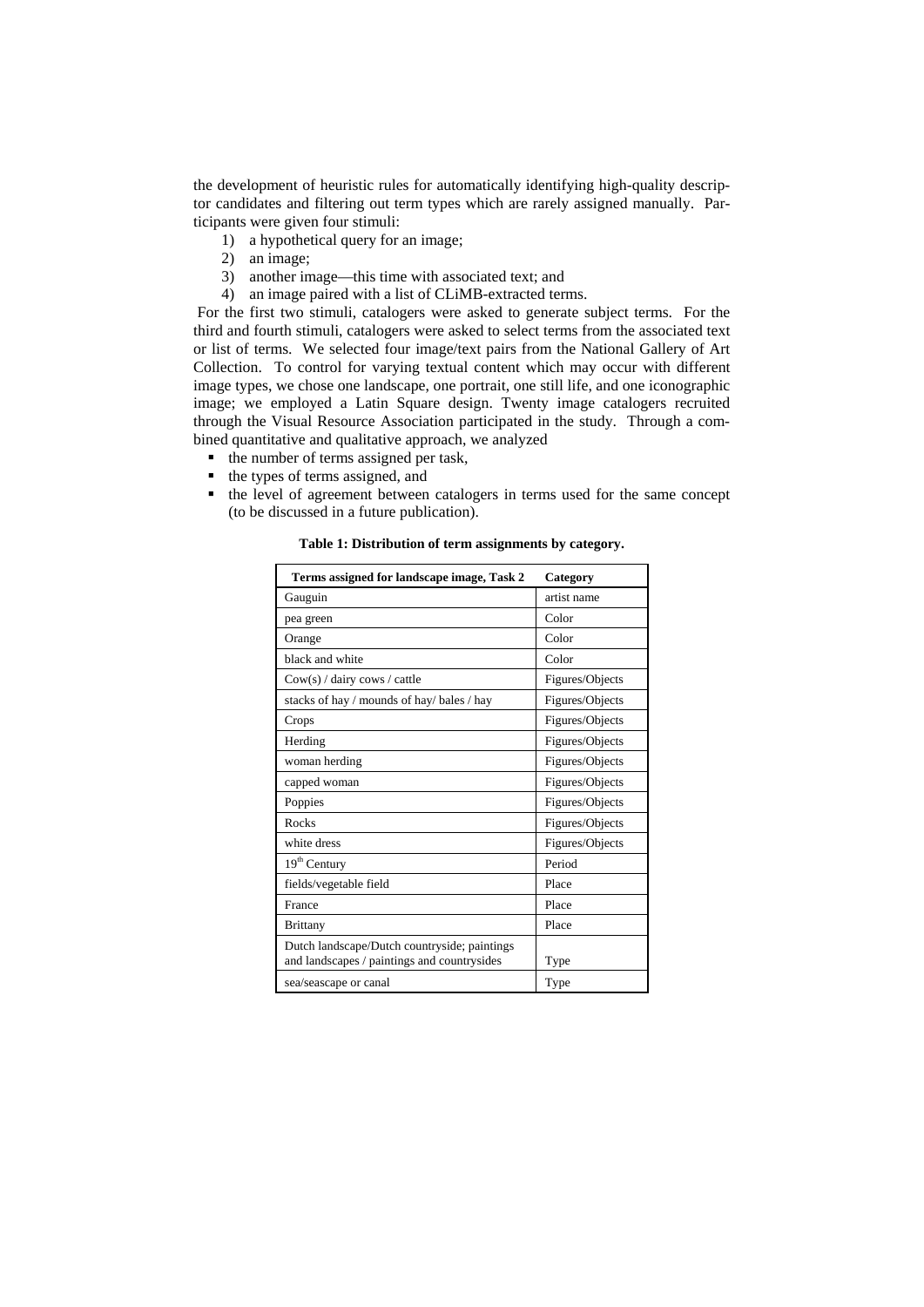In analyzing the types of terms catalogers assigned, we identified seven categories (in order of frequency): figure/object, place, artist names, period/date, type, style and color. Table 1 above shows a subset of results from catalogers completing just one of the tasks for the landscape image. Results for landscape art across all four tasks yielded 13 terms for figure/object, 9 for place, 8 for artist names, 7 for period/date, 6 for type, and 4 for style and color. This distribution will help guide the priorities placed on term selection.

For the second study, we took a broader look at the overall image-indexing workflow, including standards, local policies, and actual practices, to determine how the CLiMB Toolkit fits into the cataloging process as a whole. This study not only enabled us to define interface parameters and necessary functionality, it also confirmed the lack of subject access currently provided by human indexers. We examined the similarities and differences in image cataloging practices both within a single institution and across three separate institutions. By observing catalogers as they indexed images from their respective collections, we also investigated the number and types of subject terms added per catalog record. Within and across these academic visual resource centers, we found that general practices and workflow patterns varied little, and that the number of subject terms entered per catalog record varied but typically fell somewhere between one and eight. One of the primary differences across institutions was the use of different software and metadata schemas, some of which were locally developed. These results indicate that, with flexible export functionality built in to a generic workbench, the CLiMB Toolkit should integrate smoothly with existing practices and different work environments, with little or no tailoring required.

## **4 CLiMB Architecture and Interface**

This section describes the techniques we have developed to semi-automatically identify terms which qualify as potential subject descriptors. Our techniques exceed simple keyword indexing by:

- applying advanced semantic categorization to text segments,
- identifying coherent phrases,
- associating terms with a thesaurus, and
- applying disambiguation algorithms to these terms.

CLiMB combines new and pre-existing technologies in a flexible, client-side architecture which has been implemented into a downloadable toolkit, and which can be tailored to the user's needs. Figure 1 shows the overall architecture of the CLiMB Toolkit. The upper left shows the input to the system, an image, minimal metadata (e.g. image, name, creator), and text. To date, we have input six testbed collections, described more fully in Section 5.

The first stage of CLiMB's processing pipeline associates portions of the input text with images. Note that this requires segmentation, and association of segmented text with the image being described. In clear cases, such as online image captions or in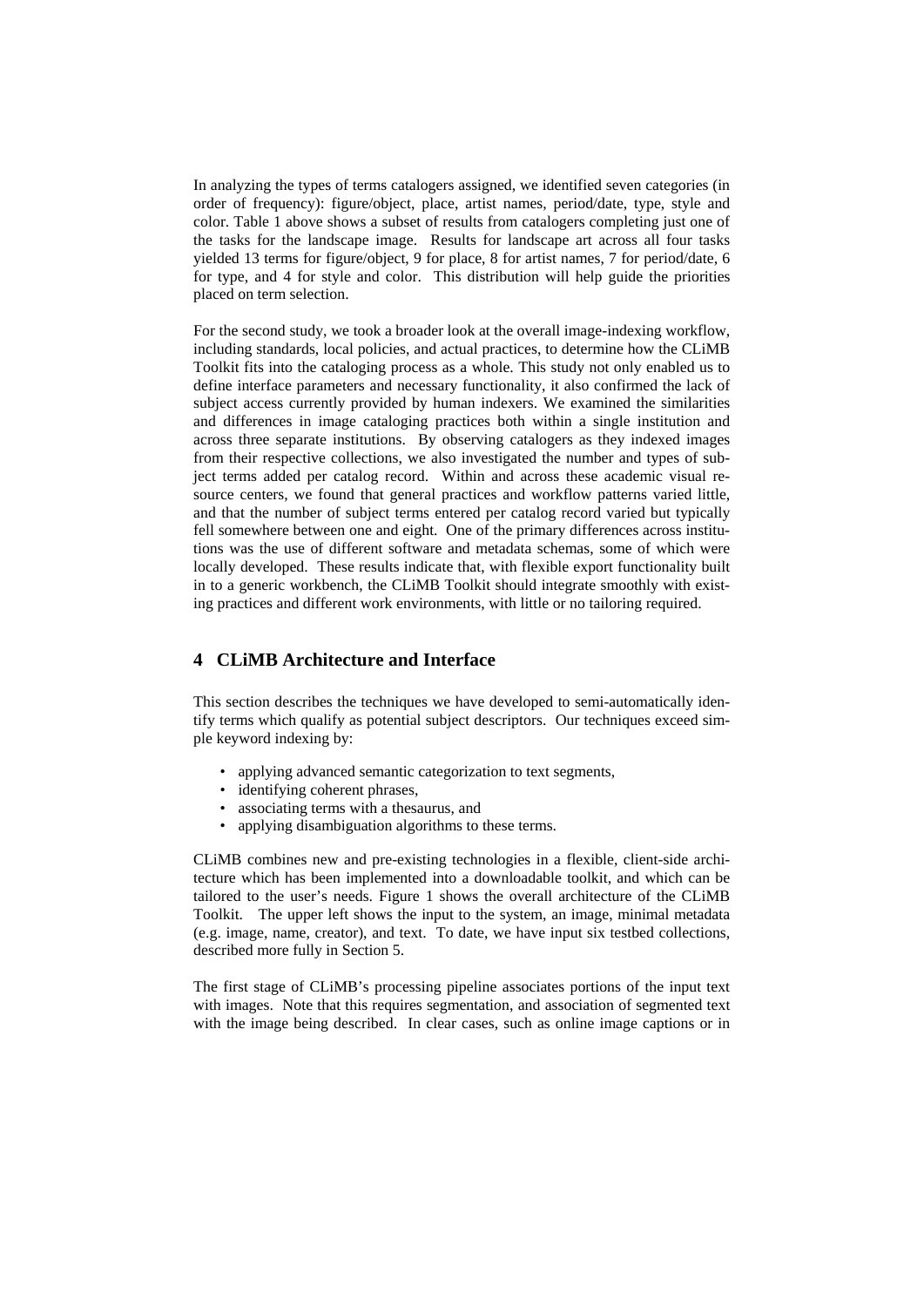exhibition catalogs, association of image with text is a given. However, in cases where there is a more diffuse relationship between text and image (as in art history texts, for example), it is a computational challenge to ensure that text is accurately associated with the correct image, and not with an image in close proximity (which may or may not be described by the text). This logic creates associations between text and image based on explicit references in the text, rather than taking any text in proximity of an image.



**Figure 1: CLiMB Architecture.** 

In addition to segmentation, we are developing methods to categorize spans of text (e.g., sentences or paragraphs) as to their semantic function in the text. For example, a sentence might describe an artist's life events (e.g. "during his childhood", "while on her trip to Italy", "at the death of his father") or the style of the work ("impressionism".) A set of seven categories--Image Content, Interpretation, Implementation, Historical Context, Biographical Information, Significance, and Comparison--has been initially proposed through textual analysis of art survey texts. These categories have been tested through a series of labeling experiments. Full details are available in Passonneau et al. [9].

The next phase, Linguistic Analysis, consists of several subprocesses. After sentence segmentation, a part-of-speech (POS) tagger labels (i.e. tags) the function of each word in a text, e.g., noun, verb, preposition, etc. Complete noun phrases can then be identified by the NP chunker based on tag patterns. For example, a determiner, followed by any number of adjectives, followed by any number of nouns, is one such pattern that identifies a noun phrase, as in "the impressive still life drawing". The tagger used for CLiMB, the Stanford tagger<sup>[3](#page-4-0)</sup> provides sentential analysis of syntactic constructions, e.g., verb phrases, relative clauses. The output of Linguistic Analysis consists of XML-tagged words which contain substantial part of speech and syntactic parsed labels. Lucene is used to create an index for these tagged words.[4](#page-4-1)

<span id="page-4-0"></span> $\frac{1}{3}R_0$  $3$  Both the tagger and parser are available at: http://nlp.stanford.edu/software.  $4$  Lucene is a search engine library: http://lucene.apache.org.

<span id="page-4-1"></span>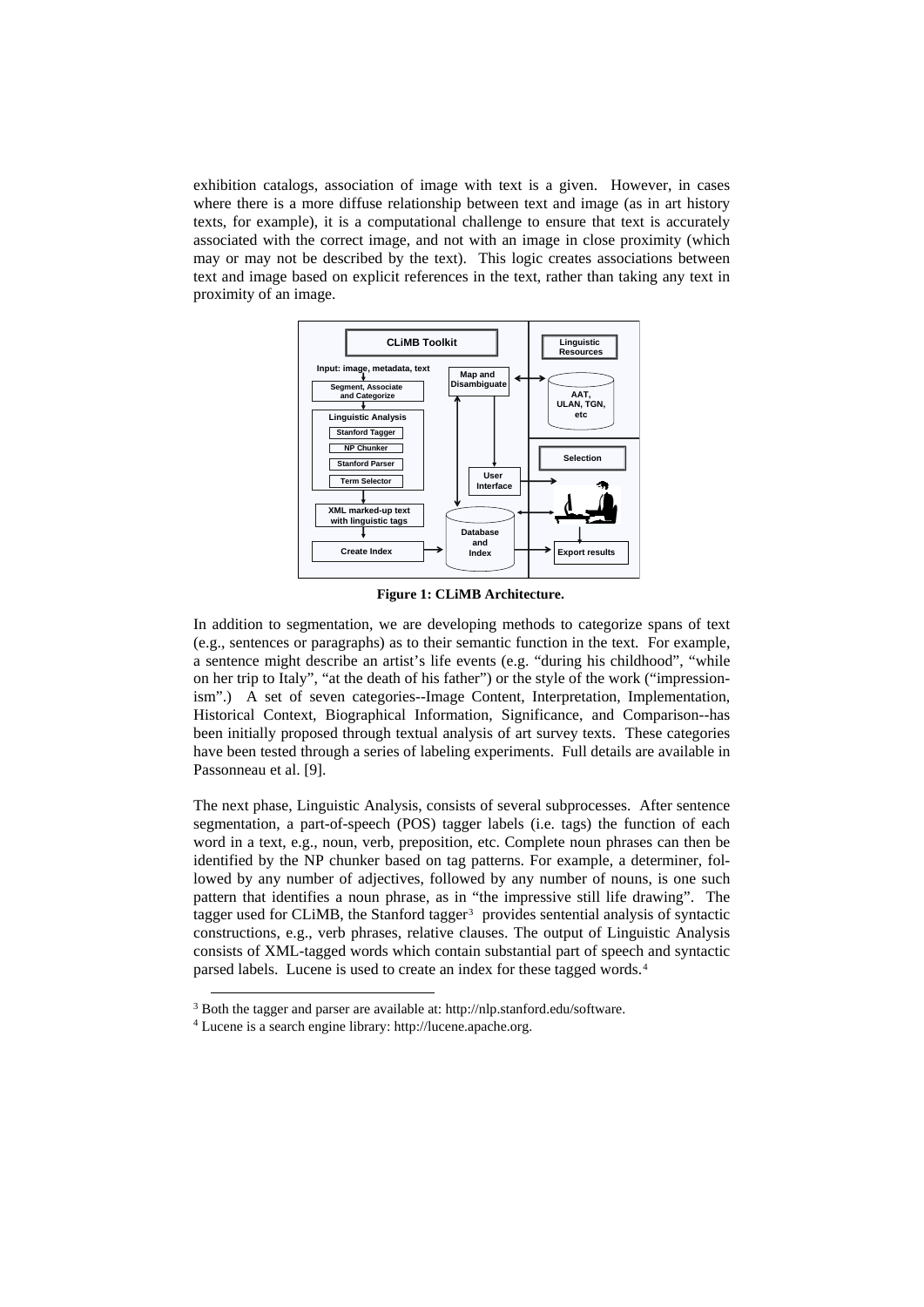At this point, the noun phrases stored in the index are input to the disambiguation algorithm, which then enables sense mapping, so that the proper descriptor can be selected from a controlled vocabulary. Words and phrases often have multiple meanings which correspond to different descriptors. The ability to select one sense from many is referred to as lexical disambiguation. Currently, we map to descriptors from the Getty Art and Architecture Thesaurus (AAT), the Getty Union List of Artist Names (ULAN), and the Getty Thesaurus of Geographic Names (TGN).<sup>[5](#page-5-0)</sup> The AAT is a well-established and widely-used multi-faceted thesaurus of terms for the cataloging and indexing of art, architecture, artifactual, and archival materials. AAT has 31,000 such records and among those, there are 1,400 homonyms, i.e., records with same preferred name. For example, the term "wings" has five senses in the AAT. Each sense falls under distinct but separate subdomains of art and architecture, ranging from building divisions and theater spaces to costume accessories, furniture components, and visual works components.

Table 2 shows the breakdown of the AAT vocabulary by number of senses with a sample lexical item for each frequency. As with most dictionaries and thesauri, most items have two to three senses, and only a few have more.

| # of Senses | # of Terms | Example            |
|-------------|------------|--------------------|
| 1           | 29,576     | Scaglioni          |
| 2           | 1097       | <b>Bells</b>       |
| 3           | 215        | Painting           |
| 4           | 50         | Alabaster          |
| 5           | 39         | Wings              |
| $6 - 7$     | 14         | <b>Boards</b>      |
| $8+$        | 9          | Emerald<br>Carmine |

**Table 2: Scope of the disambiguation problem in the AAT Thesaurus.** 

First, we use all modifiers that are in the noun phrase to find the correct AAT record (Lookup Modifier). We search for the modifiers in the record description, variant names, and the parent hierarchy names of all the matching AAT senses. If this technique narrowed down the record set to one, then we found our correct record. For example, consider the term "ceiling coffers." For this term we found two records: "coffers" (coffered ceiling components) and "coffers" (chests). The first record has the modifier "ceiling" in its record description, so we were able to determine that this was the correct record. Next, we use SenseRelate to help select the correct WordNet

<span id="page-5-0"></span> <sup>5</sup> Getty resources can be accessed at: getty.edu/research/conducting\_research/vocabularies/aat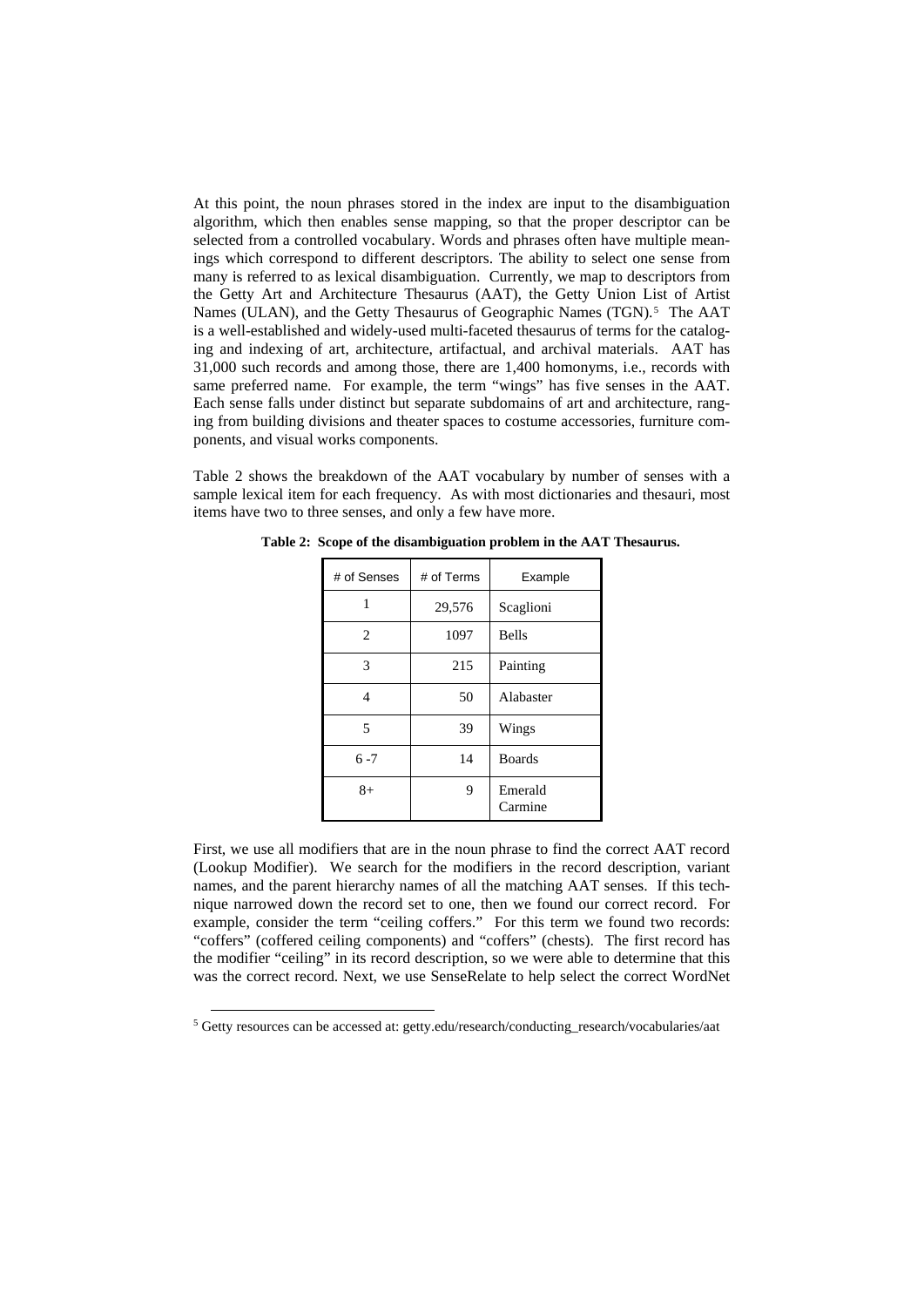sense of the noun phrase (or its head noun). Using that sense definition from Word-Net, we next examined which of the AAT senses best matches with the WordNet sense definition. For this, we used a word overlapping technique which takes senses of WordNet for each polysemous term in AAT and selects the highest value of word overlaps. If none of the AAT records received any positive score (above a threshold), then this technique could not find the best match. Other techniques, Best Record Match and Most Common Sense, are presented in Sidhu et al. [13].

For evaluation of the disambiguation model, we followed standard procedure in word sense disambiguation tasks (Palmer et al. [7]). Two labelers manually mapped 601 subject terms to a controlled vocabulary. Inter-annotator agreement for this task was 91%, providing a notional upper bound for automatic system performance (Gale et al. [5]) and a dataset for evaluation. We used SenseRelate (Banerjee and Pederson [1], Patwardhan et al. [11]) for disambiguating AAT senses. SenseRelate uses word sense definitions from WordNet 2.1, a large lexical database of English words.[6](#page-6-0) The impact of using a general vocabulary such as WordNet compared to specialist vocabularies is an empirical issue which we are examining in current research.

Table 3 shows results of running different techniques on this data. Row 1 shows how few terms were mapped by the lookup modifier technique; only one was mapped for the Training Set. Rows 2 and 3 show that the SenseRelate technique was most successful in labeling terms, followed by the Best Record Match technique. The Most Common Sense technique (Row 4) was also poor. An analysis of results and errors shows that our overall accuracy is between 50-55% compared to 70% common in general disambiguation. In future work, we will explore re-implementing concepts behind SenseRelate to directly map terms to the AAT and additional approaches using hybrid techniques (including machine learning) for disambiguation. Currently, we are awaiting results from manual disambiguation tests with human catalogers before refining and integrating the module. Our plan is to use results to rank and select a sense for mapping that the user will confirm; once we collect enough feedback, we can apply learning to eliminate senses with greater confidence than at present.

| Technique Name           | Training $(n=128)$ | Test $(n=96)$ |
|--------------------------|--------------------|---------------|
| Lookup Modifier          |                    |               |
| SenseRelate              | 108                |               |
| <b>Best Record Match</b> | 14                 |               |
| <b>Most Common Sense</b> |                    |               |

**Table 3: Breakdown of AAT mappings by Disambiguation Technique.** 

Figure 2 shows a screen shot of the CLiMB user interface, after having performed a search over the National Gallery of Art collection, and having run the text through the Toolkit.<sup>[7](#page-6-1)</sup> Note that the center top panel contains the image, so the user can look at

<span id="page-6-1"></span><span id="page-6-0"></span> $\frac{6 \text{ http://wordnet.princeton.edu/}}{7 \text{ In the interest of space, we have included a full screen shot, accompanied by text explana-}$  $\frac{6 \text{ http://wordnet.princeton.edu/}}{7 \text{ In the interest of space, we have included a full screen shot, accompanied by text explana-}$  $\frac{6 \text{ http://wordnet.princeton.edu/}}{7 \text{ In the interest of space, we have included a full screen shot, accompanied by text explana-}$ tions. If reviewers prefer, this can be enlarged or split into two Figures.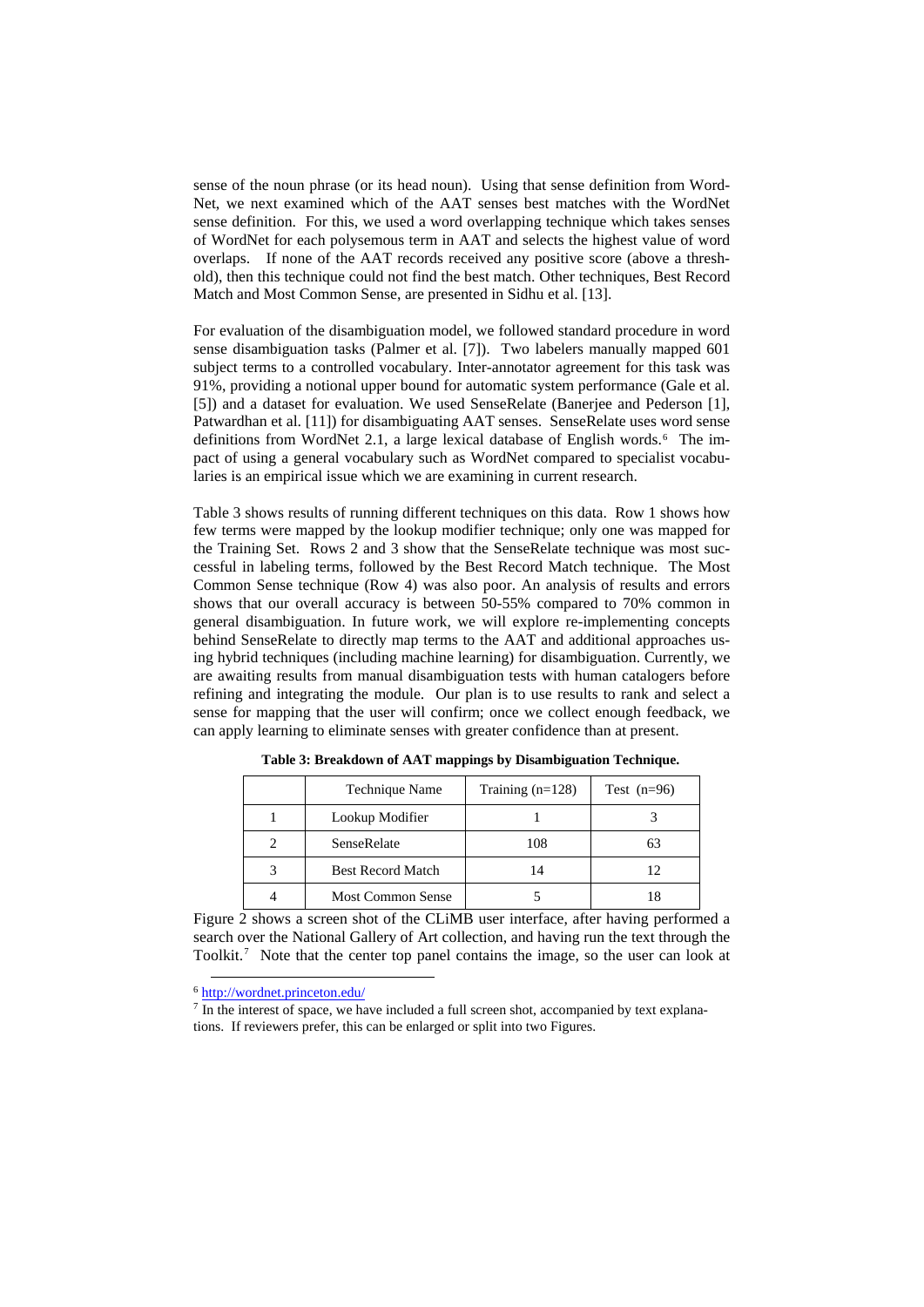the item to be described. The center panel contains the input text, with proper and common nouns highlighted. Under this is the term the user has selected to enter. The right-hand panel gives the thesaural information. At the top of the right are the two senses for the word "landscape" with an indication of where they occur in the AAT hierarchy. Next is the text description of the sense selected. Finally, the entire hierarchy is displayed, bottom right, for the user to view and identify any related terms.

As part of the evaluation of the CLiMB approach, we have established a series of test collections in the fields of art history, architecture, and landscape architecture. These three domains were selected in part because of the existing overlap in domain specific vocabulary. Testing with distinct but related domains enables us to test for disambiguation issues which arise in the context of specialized vocabularies. For example, the AAT provides many senses of the term "panel" which apply to either the fine arts, architecture, or both, depending on context. In the context of fine arts, "panel" may refer to a small painting on wood whereas in the context of architecture, the same term may refer to a distinct section of a wall, within a border or frame.

We are currently working with five image-text sets and one image collection for which we are conducting experiments with dispersed digital texts. These six collections will be used for different phases of evaluation, discussed under Future Work. The texts and images for two of the collections, the National Gallery of Art (NGA) Online Collection and the U.S. Senate Catalogue of Fine Arts, can be found online and are in the public domain. For three of the other image collections, The Vernacu-lar Architecture Forum (VAF)<sup>[8](#page-7-0)</sup>, The Society of Architectural Historians (SAH)<sup>[9](#page-7-1)</sup>, and The Landscape Architecture Image Resource (LAIR)<sup>[10](#page-7-2)</sup>, we have secured digital copies of relevant texts along with permissions for use in our testing. The final collection is the Art History Survey Collection, made available to us through  $ARTstor<sup>11</sup>$  $ARTstor<sup>11</sup>$  $ARTstor<sup>11</sup>$ .

### **5 Conclusions and Future Work**

We are working in a challenging domain with a highly specialized vocabulary. Currently we depend on the external program SenseRelate to perform much of the disambiguation. Furthermore, SenseRelate maps terms to WordNet and we then map the WordNet sense to an AAT sense. This extra step is overhead, and it causes errors in our algorithm. We are looking to incorporate additional domain-specific vocabularies for future testing, rather than more general resources which add noise. Sources under consideration include ICONCLASS and the Library of Congress' Thesaurus for Graphic Materials I & II.

<span id="page-7-0"></span> $9 \frac{\text{http://www.vernaculararchitectureforum.org/}}{\text{www.san.org/}}$ <br>  $10 \frac{\text{www.san.org/}}{\text{www.air.umd.edu/}}$ <br>  $11 \frac{\text{www.artstor.org}}{\text{www.artstor.org}}$  $11 \frac{\text{www.artstor.org}}{\text{www.artstor.org}}$  $11 \frac{\text{www.artstor.org}}{\text{www.artstor.org}}$ 

<span id="page-7-1"></span>

<span id="page-7-3"></span><span id="page-7-2"></span>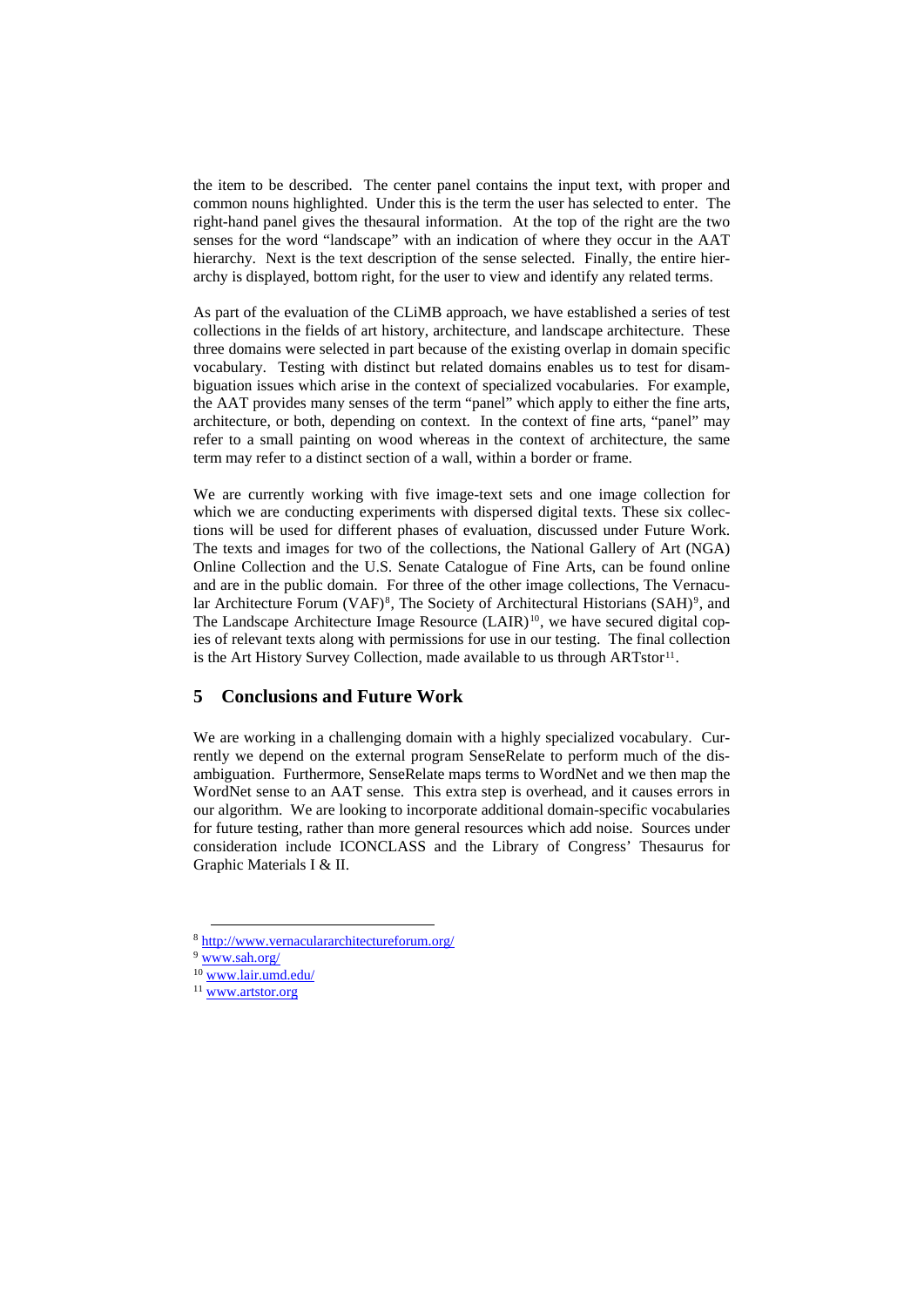

**Figure 2**: **CLiMB user interface for term "landscape".**

For future work, we have also designed a series of studies to test the toolkit in situ. We have partners from several museums and libraries, mentioned in Evaluation, that will test CLiMB with their cataloging staff, and then work with us to design evaluations of Toolkit success in three areas:

- 1) staff perception on Toolkit ease of use for cataloging within their collections;
- 2) end user satisfaction with these enhanced records; and
- 3) several component evaluations, including the named entity recognizer, the noun phrase selector, and the disambiguation component.

The proverbial tradeoff between precision and recall may vary for different sectors of the image community; we believe our research in different venues will provide insights on this critical issue. Finally, we intend to explore new directions for integrating CLiMB with current social networking technologies, including social tagging, trust-based ranking of tags, and recommender systems. These technologies address end user needs and offer CLiMB the potential to achieve more personalized results.

### **6 Acknowledgements**

We acknowledge: the Mellon Foundation; Dr. Murtha Baca, director of the Getty Vocabulary Program and Digital Resource Management, Getty Research Institute for providing us with research access to resources; collections partners, including Jeff